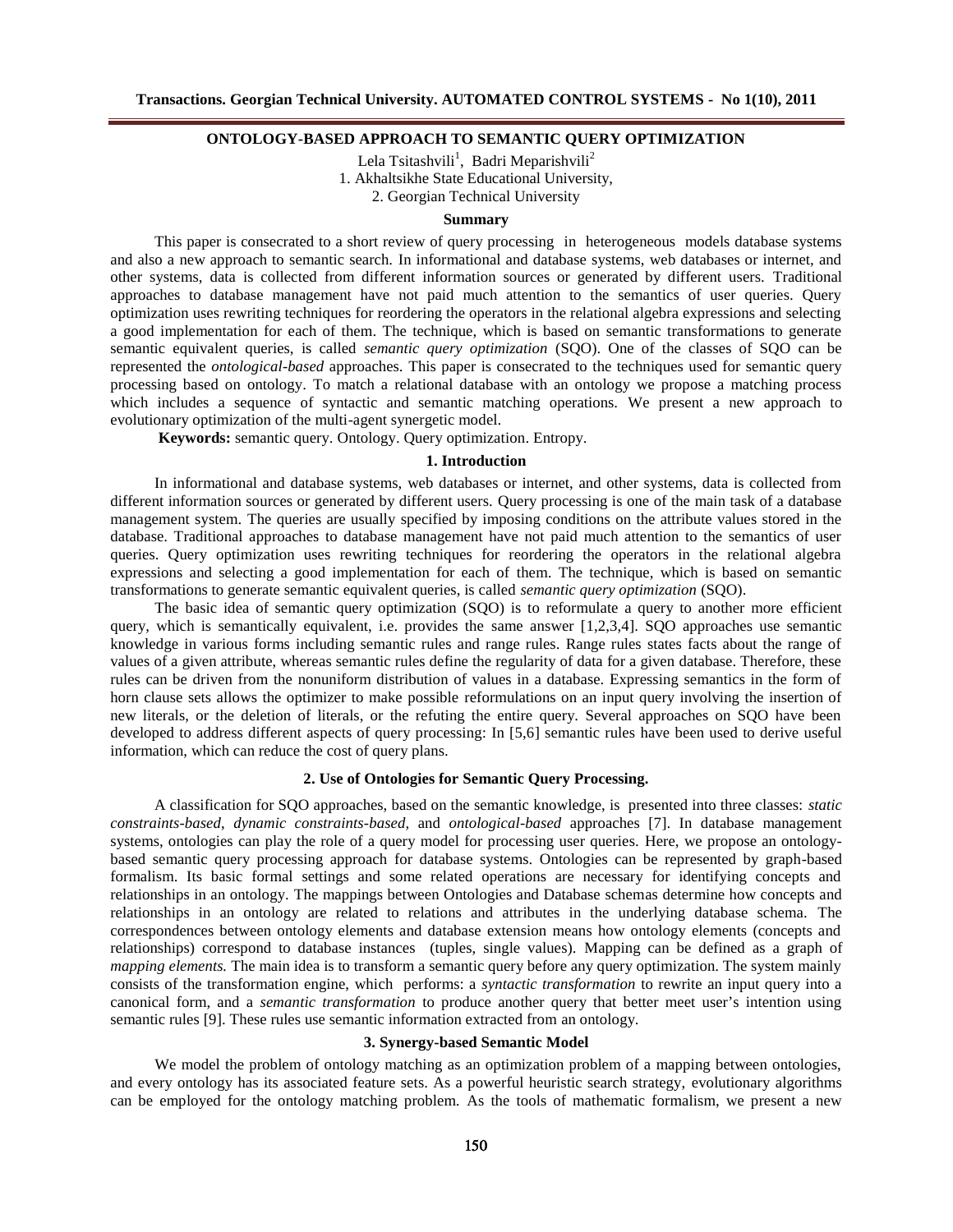approach which is based on the use of so called "a synergetic graph", which represents the topological model of any complex system i.e. axon-dendrite model with synaptic connections between them [10,11,12].

Formally ontology model can be represented as the set of neurons in the form of a graph:

$$
C = \{c_i\}, \quad i = 1, N \tag{1}
$$

where: concept  $c_i$  can be represented as a set of properties:

$$
c_i = \{p_{ik}\}, \quad k = \overline{1, L} \tag{2}
$$

Generally, each of properties (or attributes) is defined as a tuple:

$$
p_{ik} = \left\{ s_{ik}, d_{ik}, \omega_{ik} \right\} \tag{3}
$$

where:  $s_{ik} \in \{-1,+1\}$  is the sign of attribute;

 $d_{ik} \in D$  - is the type of attribute;

 $\omega_{ik} \in [0,1]$  - is the weight coefficient of attribute.

The total number of concepts: 
$$
Q = \sum_{i=1}^{N} \sum_{k=1}^{L} p_{ik}
$$
 (4)

Interaction or connection between concepts is realized by the relations

$$
R_{ij} = \langle p_{ik} \circ p_{kj} \rangle \tag{5}
$$

where:  $\circ$  - is the relation or cohesion.

Each relations established in case of respective conditions:

$$
R_{ij} = \left\{ (s_{ik} = -s_{kj}) \wedge (d_{ik} = d_{jk}) \wedge (|\omega_{ik} - \omega_{jk}| = \min_{k} \right\}
$$
(6)

where:  $S_{ik} = -S_{ki}$  is opposite polarity of attributes;

 $d_{ik} = d_{ik}$  is the identity of types;

 $({\omega_{ik} - \omega_{ik}})$  = min *is* minimum difference of weight coefficients, which actually determines the degree of incompatibility.

Let us consider the environment as virtual element of system:

The weight coefficients for all its terminals will be  $\omega_{or} = 0$ , where:  $r = \overline{1, F}$  and

- A number of relations:  $A = Card \{ R_i \};$
- F –number of free attributes:  $F = Q 2A$ ;

 $\mu$  – degree of incompatibility.

After redesignate 
$$
(ik) \rightarrow r_{(ik)}
$$
, it will be:  $\mu_{r_{(ik)}} = |\omega_{ik} - \omega_{jk}|$ . (7)

Entropy is determined by the number of ways you could achieve a state. And entropy is calculated as the following function:

$$
H = -\sum_{r_{(ik)}=1}^{F} \mu_{r_{(ik)}} \log \mu_{r_{(ik)}} - \sum_{r_{(ik)}=1}^{R} P_{r_{(ik)}} (\mu_{r_{(ik)}} \log \mu_{r_{(ik)}} + (1 - \mu_{r_{(ik)}}) \log (1 - \mu_{r_{(ik)}}))
$$
(8)

Ontology entropy is determined in the area of external and internal freedom. Compatibility of the relations is the necessary condition of ontology graph. Synergy, on its part, is the function:

$$
S = \log \sum_{i=1}^{n} \mu_i - \sum_{i=1}^{h} p_i \log p_i
$$
 (9)

where: h – number of the orbits of isomorphic groups;

*p* – probability of the orbits of isomorphic groups.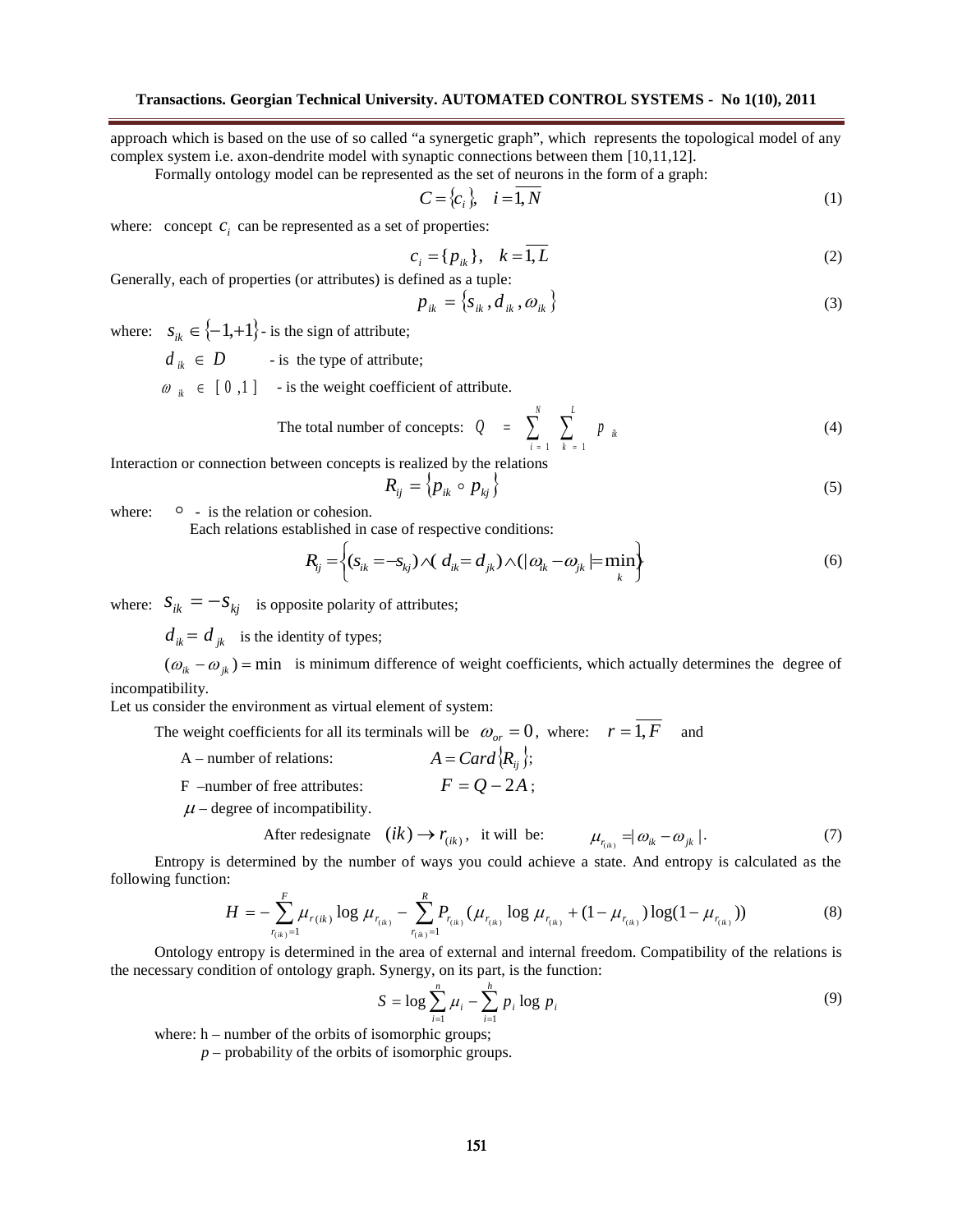#### **4. Optimization**

The main principle and originality of this approached consist in ontology model reconfiguration step-by-step for its improvement. We have not yet defined what it means to optimize of the graph by reconfiguration. After randomly formation of initial model, thought the instrumentality of the concept connectivity recombination is used to generate new solutions by criterion of the ontology entropy minimization or fitness function maximization.

**Algorithmic Outline.** In this section we present an algorithmic description. The research was focused on the new approach of ontology modeling and optimization based on structural transmutation of synergetic graph. Assuming that the set of concepts, the set of their attributes and with their signs, types and weight coefficients, limits of the weight coefficients and others constraints are given initial part of algorithm flow block proceeds as follow steps:

**Step 1**. Randomly formation of initial synergetic graph configuration (connectivity matrix) by each relation compatibility condition:  $R_{ii} = \langle (s_{ik} = -s_{ki}) \wedge (d_{ik} = d_{ik}) \rangle$ .

**Step 2.** Computing for each concept each relation degree of incompatibility  $\mu$  by the equation:  $\mu_{r_{(ik)}} = |\omega_{ik} - \omega_{jk}|$ ,

entropy by the equation (expr. 8) and the entropy for initial ontology graph.

**Step 3.** There are two ways:

**a)** if graph entropy equals zero then go to step 12. **b)** otherwise:

- **Step 4.** Computing for gradient way to optimization.
- **Step 5.** Transition in new point of gradient way.
- **Step 6.** Defining of neuron behavioral vectors.
- **Step 7.** Descending ranking of behavioral vectors by entropy.
- **Step 8**. Internal cycle:
	- Correction of each vectors (entropy reduction) or graph reconfiguration.
- **Step 9**. There are two ways:
	- **a)** if number of vectors equals zero then go to step 10.
	- **b)** otherwise return in step 8.

**Step 10.** Computing for current entire graph entropy.

- **Step 11.** Verifying the condition of entropy decreasing.
	- There are two ways:
		- **a)** if entropy is decreasing then go to step 5.
		- **b)** otherwise:
- **Step 12**. End of algorithm.

#### **5. Conclusions**

The main idea is to transform a semantic query before any query optimization. Query optimization uses rewriting techniques for reordering the operators in the relational algebra expressions and selecting a good implementation for each of them. Nowadays, conventional database querying does not always provide answers to users, which fully meet their expectations. One of the reasons, is that the query is treated at only the syntactical level. The technique, which is based on semantic transformations to generate semantic equivalent queries, called *semantic query optimization,* reduces to mappings between ontologies and database schemas.

In this paper, we have presented an evolutionary algorithm based approach for solving the ontology matching problem. When the semantic query is incoming, the matching can be determined through query and knowledge fragment graph intersection. In each case the realization of the following versions of optimization is possible by criterion of the entropy minimization. If this matching is comprehensive, then we have the case of disambiguation or ontologies similarity. Otherwise, it will be uncertainty, which depends on the value of matching entropy or graph difference.

### **References:**

1. Fayyad, U, Piatetsky-Shapiro, G and Smyth, P, (1996), From data mining to knowledge discovery: an overview. In Fayyad, U, Piatetsky-Shapiro, G, Smyth, P and Uthurusamy, R (eds) *Advances in Knowledge Discovery and Data Mining*. AAAI Press, pp. 1–34.